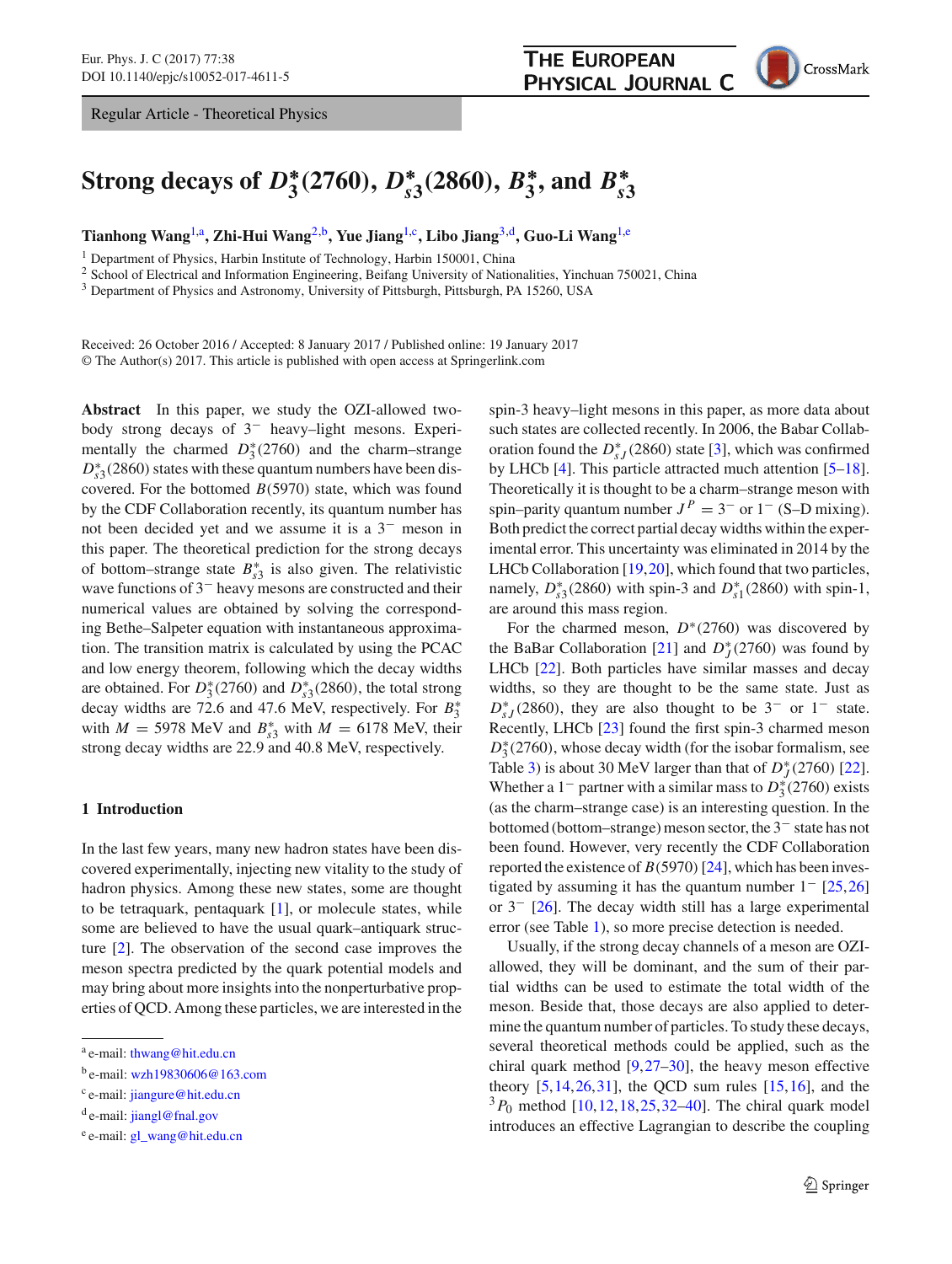<span id="page-1-0"></span>**Table 1** The experimental results of the mass (MeV) and decay width (MeV) for the candidates of the heavy–light states with quantum number 3−

| <b>State</b>     | Mass (MeV)                       | Width (MeV)               | References              |
|------------------|----------------------------------|---------------------------|-------------------------|
| $D_{cI}^*(2860)$ | $2856 \pm 1.5 \pm 5.0$           | $47 \pm 7 \pm 10$         | BaBar $\lceil 3 \rceil$ |
|                  | $2866.1 \pm 1.0 \pm 6.3$         | $69.9 \pm 3.2 \pm 6.6$    | LHCb $[4]$              |
|                  | $2862 \pm 2^{+5}_{-2}$           | $48 \pm 3 \pm 6$          | BaBar $[57]$            |
| $D_{s3}^*(2860)$ | $2860.5 \pm 2.6 \pm 2.5 \pm 6.0$ | $53 + 7 + 4 + 6$          | LHCb [19,20]            |
| $D^*(2760)$      | $2763.3 \pm 2.3 \pm 2.3$         | $60.9 \pm 5.1 \pm 3.6$    | BaBar $[21]$            |
| $D*I(2760)$      | $2761.1 \pm 5.1 \pm 6.5$         | $74.4 \pm 3.4 \pm 37.0$   | LHCb $[22]$             |
| $D_3^*(2760)$    | $2798 \pm 7 \pm 1 \pm 7$         | $105 \pm 18 \pm 6 \pm 23$ | LHCb $[23]$             |
| B(5970)          | $5978 \pm 5 \pm 12$              | $70^{+30}_{-20} \pm 30$   | <b>CDF</b> [24]         |
|                  |                                  |                           |                         |

between light quark fields and light meson, while for the heavy meson effective theory, the interaction lagrangian is constructed just by meson fields. The  ${}^{3}P_0$  model is very popular in dealing with OZI-allowed strong decays. In this method, a  $q\bar{q}$  with  $J^{PC} = 0^{++}$  is assumed to be created from the vacuum. For the heavy mesons, the simple harmonic oscillator (SHO) wave functions are usually adopted.

In our recent work [\[41\]](#page-7-26), the weak production of 3− heavy– light states from the  $D(D_s)$  or  $B(B_s, B_c)$  mesons have been studied. When these particles are produced, they will decay very quickly to the lighter final states which are used experimentally to reconstruct their mother particle. Here, by using the same formalism, we investigate the OZI-allowed twobody strong decays of these 3− mesons, This may be helpful to gain more information of these high-spin states, especially for the undiscovered *b*-flavored ones.

As Fig. [1](#page-1-1) shows, the OZI-allowed two-body strong decays can be realized by introducing a scalar type interaction vertex. It can also be realized without that interaction vertex, that is, the light quark and antiquark are connected by a propagator, which is used in Ref. [\[42\]](#page-7-27) and our previous work [\[43\]](#page-7-28). In the current situation, there is a light meson in the final states, whose wave function cannot be described by the instantaneous approximation. To deal with this difficulty, we take a different method, which is realized by using the reduction formula, PCAC and the low energy theorem. This method has been applied to deal with the strong decays of S-wave heavy–light mesons [\[44](#page-7-29)[,45](#page-7-30)], which get the results close to the experimental data. However, this method can only be applied to the case when the light meson being a pseudoscalar one. For the case when the light meson is vector, PCAC cannot be used. For those channels, we will adopt an effective lagrangian to describe the quark–meson coupling.

Since the relativistic effects should be considered, especially for the state with high orbital angular momentum, using more appropriate wave functions to calculate the strong decays of these high-spin mesons is necessary. In this paper, the instantaneous Bethe–Salpeter equation [\[46](#page-7-31),[47\]](#page-7-32), namely, the full Salpeter equation is used to get the mass spectrum and corresponding wave functions of heavy–light mesons.





<span id="page-1-1"></span>**Fig. 1** Feynman diagram of the OZI-allowed two-body strong decay channel

The transition matrix can be written within Mandelstam formalism [\[48](#page-7-33)].

The paper is organized as follows. In Sect. [2,](#page-1-2) we present the theoretical formalism of the calculation. The wave function of the 3− state is constructed. For the channels with a light pseudoscalar meson, the quark–meson coupling is introduced by two methods, while for the light vector case, an effective Lagrangian from other literature is adopted. In Sect. [3,](#page-3-0) we give the results of strong decays of four heavy– light mesons and compare them with those of other models. Finally, we draw the conclusion in Sect. [4.](#page-6-0)

## <span id="page-1-2"></span>**2 Theoretical formalism**

As the wave functions of heavy mesons will be used in the following to calculate the transition amplitude, it must be constructed as a starting point. In our previous work [\[41,](#page-7-26)[49,](#page-7-34) [50](#page-7-35)], the wave function of the 3− state has been given as

<span id="page-1-3"></span>
$$
\varphi_{3}-(q_{\perp}) = \epsilon_{\mu\nu\alpha}q_{\perp}^{\mu}q_{\perp}^{\nu}\left\{q_{\perp}^{\alpha}\left(f_{1}+\frac{\cancel{P}}{M}f_{2}+\frac{\cancel{q}_{\perp}}{M}f_{3}+\frac{\cancel{P}q_{\perp}}{M^{2}}f_{4}\right) + M\gamma^{\alpha}\left(f_{5}+\frac{\cancel{P}}{M}f_{6}+\frac{\cancel{q}_{\perp}}{M}f_{7}+\frac{\cancel{P}q_{\perp}}{M^{2}}f_{8}\right)\right\},\tag{1}
$$

where *M* and *P* are the mass and momentum of the meson, respectively; *q* is the relative momentum between the quark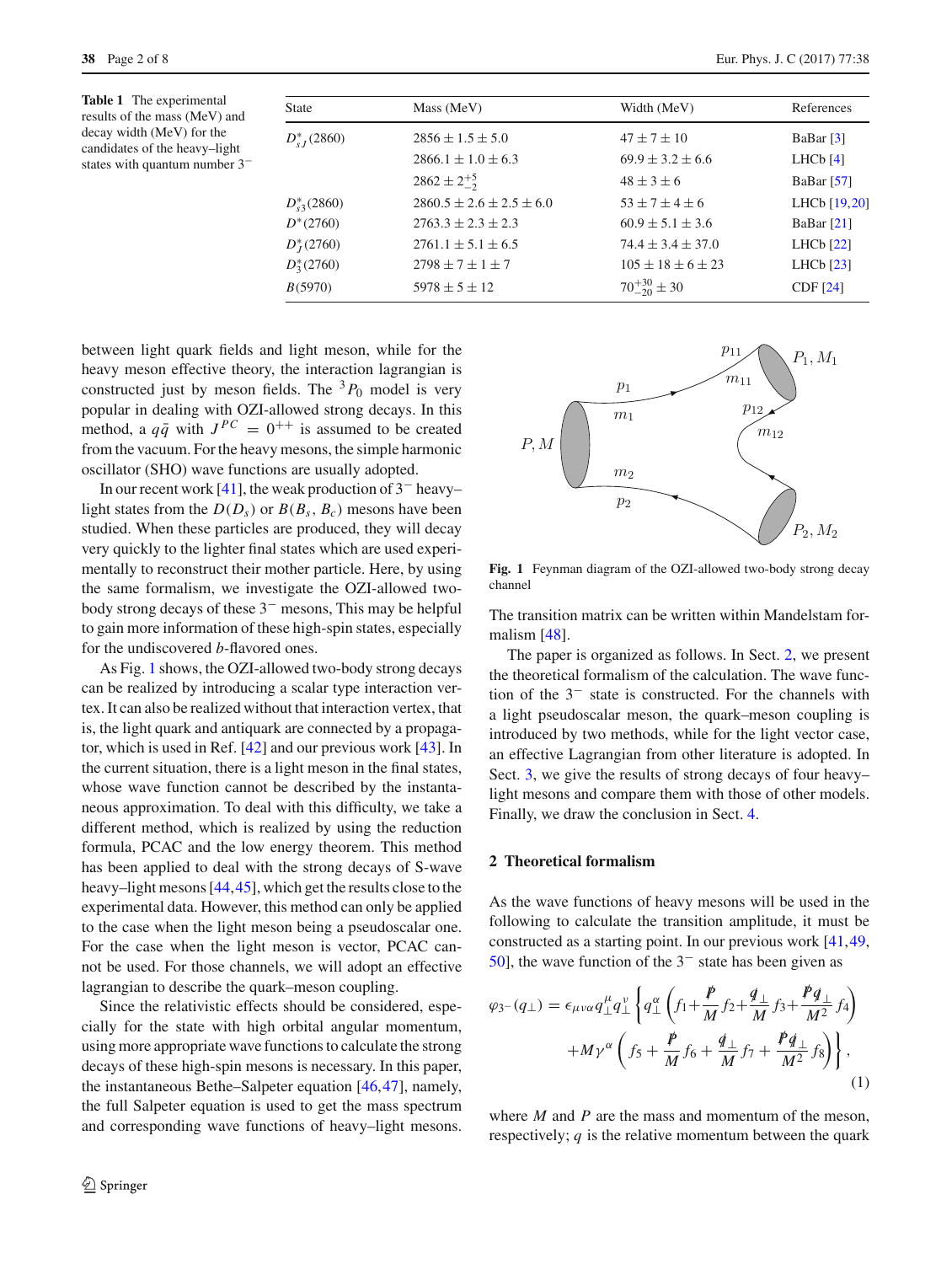and antiquark;  $q_{\perp}$  is defined as  $q - \frac{P \cdot q}{M} P$ ;  $f_i$ s are functions of *q*<sup>⊥</sup> which will be obtained by solving the full Salpeter equation;  $\epsilon_{\mu\nu\nu}$  is the polarization tensor of the meson, which is totally symmetric and satisfies

$$
g^{\mu\nu}\epsilon_{\mu\nu\gamma} = 0, \qquad P^{\mu}\epsilon_{\mu\nu\gamma} = 0.
$$
 (2)

The completeness relation is given by [\[51](#page-7-36)]

$$
\sum_{\lambda=-3}^{3} \epsilon_{abc}^{(\lambda)} \epsilon_{xyz}^{*(\lambda)} = \frac{1}{6} (\mathcal{P}_{ax} \mathcal{P}_{by} \mathcal{P}_{cz} + \mathcal{P}_{ax} \mathcal{P}_{bz} \mathcal{P}_{cy} \n+ \mathcal{P}_{ay} \mathcal{P}_{bx} \mathcal{P}_{cz} + \mathcal{P}_{ay} \mathcal{P}_{bz} \mathcal{P}_{cx} \n+ \mathcal{P}_{az} \mathcal{P}_{by} \mathcal{P}_{cx} + \mathcal{P}_{az} \mathcal{P}_{bx} \mathcal{P}_{cy} \n- \frac{1}{15} (\mathcal{P}_{ab} \mathcal{P}_{cz} \mathcal{P}_{xy} + \mathcal{P}_{ab} \mathcal{P}_{cy} \mathcal{P}_{xz} \n+ \mathcal{P}_{ab} \mathcal{P}_{cx} \mathcal{P}_{yz} + \mathcal{P}_{ac} \mathcal{P}_{bz} \mathcal{P}_{xy} \n+ \mathcal{P}_{ac} \mathcal{P}_{by} \mathcal{P}_{xz} + \mathcal{P}_{ac} \mathcal{P}_{bx} \mathcal{P}_{yz} \n+ \mathcal{P}_{bc} \mathcal{P}_{az} \mathcal{P}_{xy} + \mathcal{P}_{bc} \mathcal{P}_{ay} \mathcal{P}_{xz} \n+ \mathcal{P}_{bc} \mathcal{P}_{ax} \mathcal{P}_{yz}),
$$
\n(3)

where we have defined  $\mathcal{P}_{\mu\nu} \equiv -g_{\mu\nu} + \frac{P_{\mu}P_{\nu}}{M^2}$ .

By using the reduction formula, the transition amplitude can be written as the production of the inverse propagator and the expectation value of the light meson field [\[52](#page-7-37)]. We take the process  $D_{sJ}^* \rightarrow D^{(*)}K$  as an example, which has the form

<span id="page-2-0"></span>
$$
\langle D^{(*)}(P_1)K(P_2)|D_{sJ}^{*+}(P)\rangle = \int d^4x e^{iP_2 \cdot x} (M_K^2 - P_2^2)
$$
  
 
$$
\times \langle D^{(*)}(P_1)|\Phi_K(x)|D_{sJ}^{*+}(P)\rangle.
$$
 (4)

By using PCAC, the light meson field is expressed as the divergence of the axial-vector current divided by the decay constant of the light meson,

<span id="page-2-1"></span>
$$
\Phi_K(x) = \frac{1}{M_K^2 f_K} \partial^\mu (\bar{q} \gamma_\mu \gamma_5 s). \tag{5}
$$

Combining Eqs.  $(4)$  and  $(5)$ , we get

$$
\langle D^{(*)}(P_1)K(P_2)|D_{sJ}^{*+}(P)\rangle
$$
\n
$$
=\frac{M_K^2-P_2^2}{M_K^2f_K}\int d^4xe^{iP_2\cdot x}\langle D^{(*)}(P_1)|\partial^{\mu}(\bar{q}\gamma_{\mu}\gamma_{5}s)|D_{sJ}^{*+}(P)\rangle
$$
\n
$$
=\frac{-iP_2^{\mu}(M_K^2-P_2^2)}{M_K^2f_K}\int d^4xe^{iP_2\cdot x}\langle D^{(*)}(P_1)|\bar{q}\gamma_{\mu}\gamma_{5}s|D_{sJ}^{*+}(P)\rangle,
$$
\n(6)

where in the second equation partial integral is used. Finally, by using the low-energy theorem [\[52\]](#page-7-37), we can get the form of the transition amplitude in the momentum space (see Fig. [2\)](#page-2-2)



<span id="page-2-2"></span>**Fig. 2** Feynman diagram of the OZI-allowed two-body strong decay channel of the heavy–light meson with the interaction vertex being changed the form

$$
\langle D^{(*)}(P_1)K(P_2)|D_{sJ}^{*+}(P)\rangle \approx (2\pi)^4\delta^4(P-P_1-P_2)\frac{-iP_2^{\mu}}{f_K}
$$
  
 
$$
\times \langle D^{(*)}(P_1)|\bar{q}\gamma_{\mu}\gamma_5s|D_{sJ}^{*+}(P)\rangle. \tag{7}
$$

This result can also be achieved by adopting the effective lagrangian method [\[28](#page-7-38),[29\]](#page-7-39),

$$
\mathcal{L}_{qqP} = \frac{g}{\sqrt{2}f_h} \bar{q}_i \gamma_\mu \gamma_5 q_j \partial^\mu \phi_{ij},\tag{8}
$$

where

$$
\phi_{ij} = \sqrt{2} \begin{pmatrix} \frac{1}{\sqrt{2}} \pi^0 + \frac{1}{\sqrt{6}} \eta & \pi^+ & K^+ \\ \pi^- & -\frac{1}{\sqrt{2}} \pi^0 + \frac{1}{\sqrt{6}} \eta & K^0 \\ K^- & \bar{K}^0 & -\frac{2}{\sqrt{6}} \eta \end{pmatrix}
$$
(9)

is the chiral field of pseudoscalar mesons. The quark–meson coupling constant  $g$  is taken to be unity.  $f_h$  is the decay constant.

In the Mandelstam formalism, the transition amplitude can be written as the overlapping integral over the Salpeter wave functions of the initial and final mesons [\[52\]](#page-7-37),

<span id="page-2-3"></span>
$$
\mathcal{M} = \frac{-i P_2^{\mu}}{f_K} \langle D^{(*)}(P_1) | \bar{q} \gamma_{\mu} \gamma_5 s | D_s^{*+}(P) \rangle \n\approx \frac{-i P_2^{\mu}}{f_K} \int \frac{\mathrm{d}^3 \vec{q}}{(2\pi)^3} \mathrm{Tr} \left[ \overline{\varphi}_{P_1}^{++} \left( \vec{q} - \frac{m_1'}{m_1' + m_2'} \vec{P}_1 \right) \frac{\vec{P}}{M} \varphi_P^{++}(\vec{q}) \gamma_{\mu} \gamma_5 \right],
$$
\n(10)

where  $m'_1$  and  $m'_2$  are, respectively, the masses of quark and antiquark in the final  $D^{(*)}$  meson;  $\overline{\varphi}$  is defined as  $\gamma^0 \varphi \gamma^0$ ;  $\varphi^{++}$  is the positive energy part of the wave function. In the above equation, we have neglected the contributions of negative energy part of the wave function, which is very small compared with that of the positive one (less than 1%).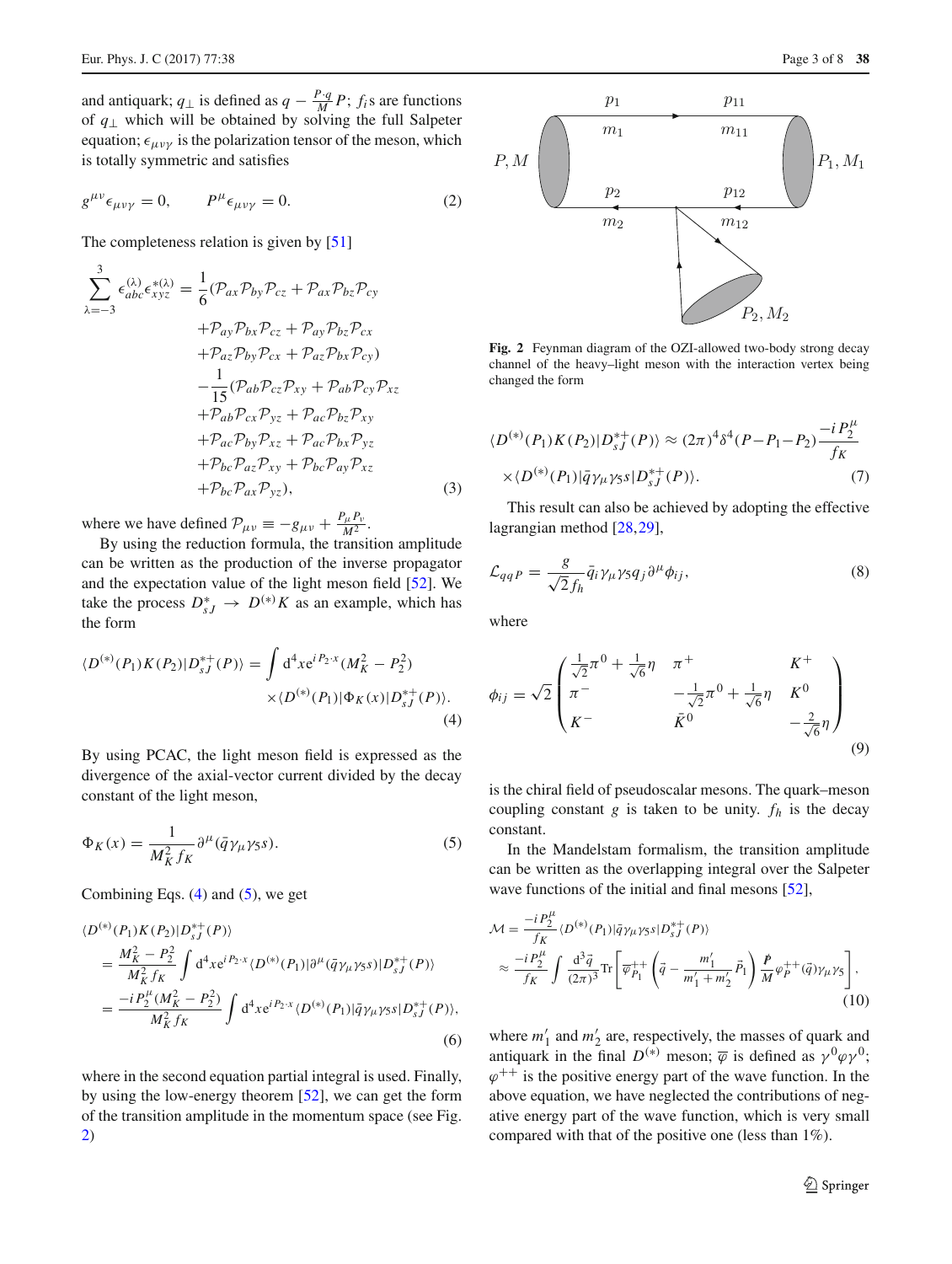If the final light meson is  $\eta$  or  $\eta'$ , we have to consider the  $\eta-\eta'$  mixing

$$
\begin{pmatrix} \phi_{\eta} \\ \phi_{\eta'} \end{pmatrix} = \begin{pmatrix} \cos \theta & \sin \theta \\ -\sin \theta & \cos \theta \end{pmatrix} \begin{pmatrix} \phi_{\eta_8} \\ \phi_{\eta_0} \end{pmatrix}, \tag{11}
$$

where the mixing angle  $\theta = 19^\circ$  is used. The masses of the physical states are related to the masses of the flavor states by

$$
\begin{pmatrix} M_{\eta_8}^2 \\ M_{\eta_0}^2 \end{pmatrix} = \begin{pmatrix} \cos^2 \theta & \sin^2 \theta \\ \sin^2 \theta & \cos^2 \theta \end{pmatrix} \begin{pmatrix} M_{\eta}^2 \\ M_{\eta'}^2 \end{pmatrix} . \tag{12}
$$

By considering  $\phi_{\eta_8} = (u\bar{u} + d\bar{d} - 2s\bar{s})/\sqrt{6}$  and  $\phi_{\eta_0} = (u\bar{u} +$  $\frac{d}{d\vec{a}} + s\vec{s}$ )/ $\sqrt{3}$ , the transition amplitude of  $D_{sJ}^*$  (2860)<sup>+</sup> →  $D_s^+$ η has the form [\[52](#page-7-37)]

$$
\mathcal{M} = P_2^{\mu} \left[ \frac{-2M_{\eta}^2 \cos \theta}{\sqrt{6} M_{\eta_8}^2 f_{\eta_8}} + \frac{M_{\eta}^2 \sin \theta}{\sqrt{3} M_{\eta_0}^2 f_{\eta_0}} \right] \times \langle D_s^{(*)}(P_1) | \bar{s} \gamma_{\mu} \gamma_5 s | D_s^* (P) \rangle, \qquad (13)
$$

where  $f_{\eta_0}$  and  $f_{\eta_8}$  are the decay constants of  $\eta_0$  and  $\eta_8$ , respectively.

The method above can only be applied to the processes when the light meson is a pseudoscalar. In the case when a light vector boson is involved, we use the effective lagrangian method which is adopted in Ref. [\[29](#page-7-39)]. The quark–meson coupling is described by the lagrangian

$$
\mathcal{L}_{qqV} = \sum_{j} \bar{q}_j \left( a\gamma_\mu + \frac{ib}{2m_j} \sigma_{\mu\nu} P_2^{\nu} \right) V^{\mu} q_j, \tag{14}
$$

where  $V^{\mu}$  is the field of the light vector meson with momentum  $P_2$ ;  $a = -3.0$  and  $b = 2.0$  represent the vector and tensor coupling strengths, respectively. In Ref. [\[29](#page-7-39)], this lagrangian is reduced to the nonrelativistic form and the harmonic oscillator wave functions are used. In our calculation, we use Eq. [\(14\)](#page-3-1) directly, and the full Salpeter wave functions are applied which could provide some comparison with the results in Ref. [\[29](#page-7-39)].

After finishing the trace and integral in Eq.  $(10)$ , we get the transition amplitudes which are expressed as several form factors,

$$
\mathcal{M}_{D_{s3}^*(2860)\to DK} = \frac{-i}{f_K} \epsilon^{\alpha\beta\gamma} P_{1\alpha} P_{1\beta} P_{1\gamma} t_1,\tag{15}
$$

$$
\mathcal{M}_{D_{s3}^*(2860)\to D^*K} = \frac{-i}{f_K} \epsilon^{\alpha\beta\gamma} \epsilon_1^{\delta} \epsilon_{\alpha\delta\sigma\xi} P^{\sigma} P_1^{\xi} P_{1\beta} P_{1\gamma} t_2, \tag{16}
$$

$$
\mathcal{M}_{D_{s3}^*(2860)\to D K^*} = \epsilon^{\alpha\beta\gamma} \epsilon_2^{\delta} \epsilon_{\alpha\delta\sigma\xi} P^{\sigma} P_1^{\xi} P_{1\beta} P_{1\gamma} t_3, \qquad (17)
$$

$$
\mathcal{M}_{D_3^*(2760)\to D_2^*(2460)\pi} = \frac{-i}{f_\pi} \epsilon^{\alpha\mu\sigma\delta} P_\sigma P_{1\delta} P_1^\beta \epsilon_{\alpha\beta\gamma} \epsilon_{1\mu\nu}
$$

$$
\times (P_1^\gamma P^\nu t_4 + g^{\gamma\nu} M^2 t_5), \qquad (18)
$$

<span id="page-3-2"></span>
$$
\mathcal{M}_{D_3^*(2760)\to D_1(2420)\pi} = \frac{-i}{f_\pi} \epsilon^{\alpha\beta\gamma} \epsilon_1^{\mu} P_{1\beta} P_{1\gamma} (P_{1\alpha} P_{\mu} t_6 + g_{\alpha\mu} M^2 t_7), \qquad (19)
$$

$$
\mathcal{M}_{B_3^* \to B^*\rho} = \epsilon^{\alpha\beta\gamma} P_{1\alpha} (P_{1\beta}\epsilon_1 \cdot P \epsilon_{2\gamma} s_1 + P_{1\beta}\epsilon_2 \cdot P \epsilon_{1\gamma} s_2 \n+ P_{1\beta} P_{1\gamma} \epsilon_1 \cdot P \epsilon_2 \cdot P s_3 / M^2 \n+ P_{1\beta} P_{1\gamma} \epsilon_1 \cdot \epsilon_2 s_4 + M^2 \epsilon_{1\beta} \epsilon_{2\gamma} s_5).
$$
\n(20)

In the above equations,  $\epsilon^{\alpha\mu\sigma\delta}$  is the totally antisymmetric tensor;  $\epsilon$ ,  $\epsilon_1$ , and  $\epsilon_2$  are the polarization vectors (tensor) of the initial meson, the final heavy meson, and the final light meson, respectively. The form factors  $t_1 \sim t_7$  and  $s_1 \sim s_5$  are integrals of  $q_{\perp}$ . For different channels, the integrations have different expressions. Thus the form factors have different values. Here we just take some channels of  $D_{s3}$ ,  $D_3$ , and  $B_3^*$ as examples. Other decay channels would have the same form of form factors as one of the above equations. For instance  $M_{D_3^*(2760) \to D_{1'}(2420)\pi}$  would have the same expression as Eq.  $(19)$ .

The two-body decay width is

<span id="page-3-1"></span>
$$
\Gamma = \frac{|\vec{P}_1|}{8\pi M^2} \frac{1}{2J+1} \sum_{\lambda} |\mathcal{M}|^2,
$$
\n(21)

where  $|\vec{P}_1| = \sqrt{[M^2 - (M_1 - M_2)^2][M^2 - (M_1 + M_2)^2]}/$ 2*M* is the momentum of the final meson;  $J = 3$  is the spin quantum number of the initial meson;  $\lambda$  represents the polarization of both initial and final mesons.

### <span id="page-3-0"></span>**3 Results and discussions**

The wave functions of mesons with different quantum numbers  $(J^{PC})$  have different forms. So for each type of mesons, we have to construct the wave function first (such as Eq. [\(1\)](#page-1-3)), and then deduce the full Salpeter equation fulfilled by this function  $[50,53]$  $[50,53]$  $[50,53]$ . To solve this equation numerically, we should determine the values of parameters in the interaction potential, which in this work is phenomenologically written as the Coulomb-like term (comes from one-gluon exchange) plus a linear term. This form of the potential is used in most of the quark potential models, where one more free parameter *V*<sup>0</sup> is introduced to shift the whole spectrum, which makes the predicted spectrum consistent with the experimental values. Its value is fixed by fitting the mass of the ground state (that is, we treat this mass as an input parameter), which in this case is  $D_{s3}^*(2860)$ . Then the whole spectrum is fixed. In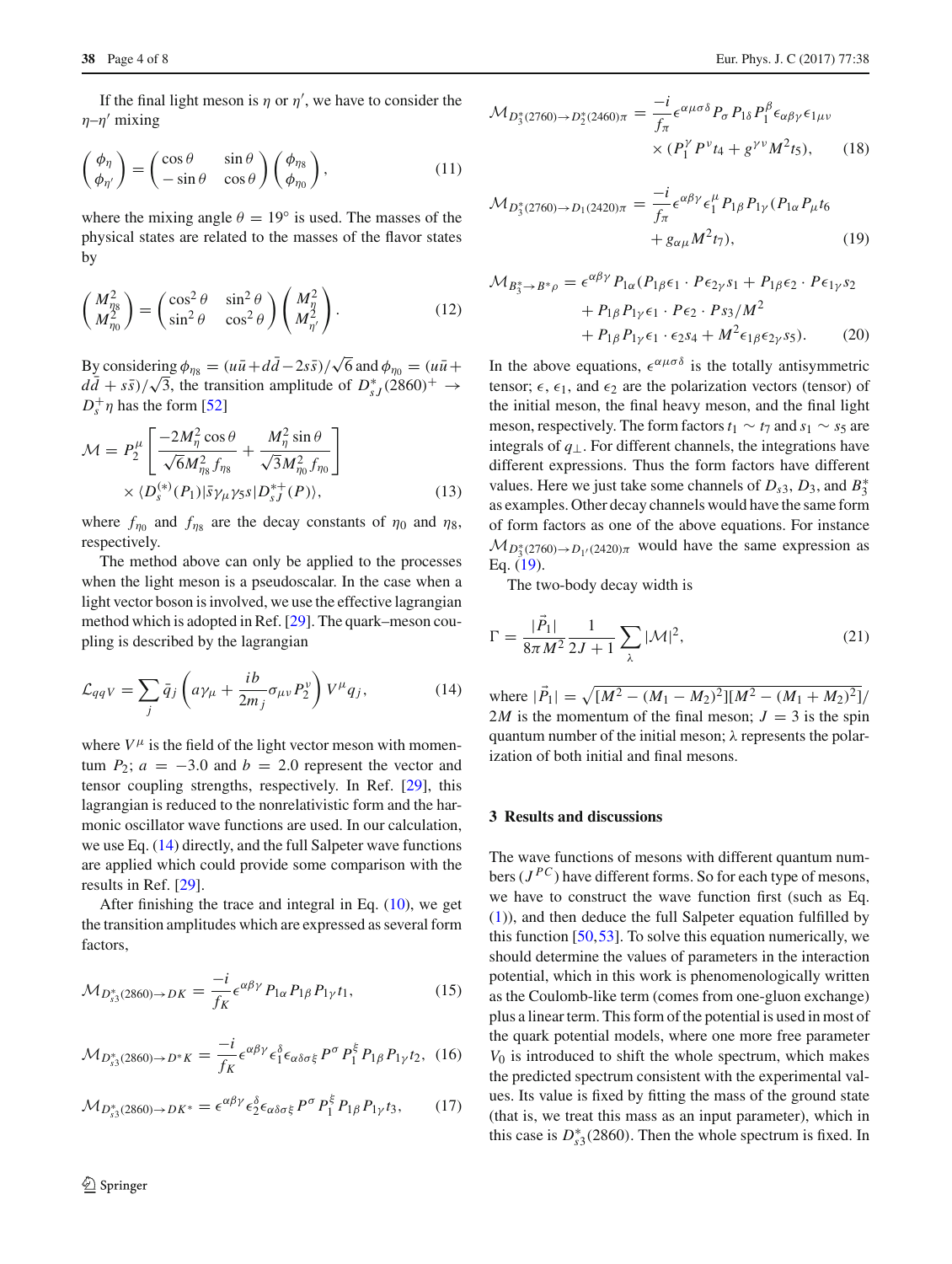

<span id="page-4-1"></span>**Fig. 3** Two-body strong decay widths change with the mass of 3− bottom and bottom–strange mesons. Only the dominant channels are considered. **a** is for  $B_3^*$  and **b** is for  $B_{s3}^*$ 

<span id="page-4-0"></span>

| Table 2 Two-body strong<br>decay widths (MeV) of<br>$D_{s3}^*(2860)$ . <sup>3</sup> $P_0$ model is<br>adopted in Refs. [34–38] and the<br>chiral quark model is adopted by<br>Ref. [29] | Mode      | Ours  | Ref. [35] | Ref. [36] | Ref. [34] | Ref. [37] | Ref. [29] | Ref. [38]   |
|-----------------------------------------------------------------------------------------------------------------------------------------------------------------------------------------|-----------|-------|-----------|-----------|-----------|-----------|-----------|-------------|
|                                                                                                                                                                                         | DK        | 31.1  | 35.6      | 22        | 28.5      | 20        | 24.1      | $25 - 0$    |
|                                                                                                                                                                                         | $D^*K$    | 14.6  | 26.8      | 13        | 12.2      | 12        | 9.7       | $14 - 24$   |
|                                                                                                                                                                                         | $D_s n$   | 1.12  | 1.6       | 1.2       | 1.9       | 1.0       | 1.7       | $\sim 0.1$  |
|                                                                                                                                                                                         | $D^*\eta$ | 0.221 | 0.6       | 0.3       | 0.4       | 0.3       | 0.3       | $\sim 0.1$  |
|                                                                                                                                                                                         | $DK^*$    | 0.561 | 2.7       | 0.71      | 0.2       | 0.4       | 0.2       | $0.9 - 2.5$ |
|                                                                                                                                                                                         | $1$ total | 47.6  | 67        | 37        | 43.2      | 34        | 36        | $42 - 60$   |

our previous work [\[54](#page-7-46)], we showed that, at least for the first few excited states, the prediction of the mass is consistent with the experimental data.

The parameters used in the calculation are as follows:  $m_u$  = 0.305 GeV,  $m_d$  = 0.311 GeV,  $m_s$  = 0.5 GeV,  $m_c = 1.62$  GeV, and  $m_b = 4.96$  GeV. For the masses of  $D_{s3}^*$  and  $D_3^*$ , we will use the experimental data as the input value. For  $B_3^*$ , we will study two cases:  $M = 5978$  MeV (to compare with experimental result) and  $M = 6015$  MeV (to compare with the results of other models). As to  $B_{s3}^*$  meson, we will use 6178 MeV to compare with Refs. [\[25](#page-7-12),[32](#page-7-23)]. When the transition amplitude is calculated, the following parameters are adopted:  $f_{\pi}$  = 130.4 MeV,  $f_{K}$  = 156.2 MeV [\[55](#page-7-47)],  $f_{\eta_8}$  = 1.26 $f_{\pi}$ ,  $f_{\eta_0}$  = 1.07 $f_{\pi}$ ,  $M_{\eta_8}$  = 604.7 MeV, and  $M_{\eta0} = 923.0 \text{ MeV}$  [\[52\]](#page-7-37).

The decay widths for  $D_{s3}^*$  calculated by different models are listed in Table [2.](#page-4-0) The dominant channels are *DK* and *D*∗*K*, which in our calculation have partial widths 31.1 MeV and 14.6 MeV, respectively. Here we use  $D^{(*)}K$  to represent  $D^{(*)+}K^0 + D^{(*)0}K^+$ . Our results are close to those of other models, except that  $\Gamma_{D^*K}$  in Ref. [\[35\]](#page-7-43) is about two times of ours. References [\[34](#page-7-41)[–38](#page-7-42)] use the  $3P_0$  model but with different parameter values, which causes diverse results. The chiral quark model is applied in Ref. [\[29\]](#page-7-39). In this work, for heavy mesons, the SHO wave function is adopted. One can see that their results are smaller than ours. For the *DK*∗ channel, we

use the same effective lagrangian form as that in Ref. [\[29](#page-7-39)], whose result is about twice smaller than ours. The total decay width for our model is close to the central value of the LHCb's result [\[19](#page-7-6)[,20](#page-7-7)], which is also at the same order with those of other models.

For  $D_3^*$ , the results of different models are presented in Table [3.](#page-5-0) In our calculation, the partial widths of two dominant channels  $D\pi$  and  $D^*\pi$  are, respectively, 33.1 MeV and 22.0 MeV, which are consistent with those of other models, especially the chiral quark model [\[30\]](#page-7-16). For the channels with light vector meson *D*ρ and *D*ω, our results are about 4 times of those in Ref. [\[30](#page-7-16)], but compatible with those of the <sup>3</sup> $P_0$  model [\[33](#page-7-48)]. Reference [\[56](#page-7-49)] also uses the <sup>3</sup> $P_0$ model, but one gets very large widths for these two channels, which makes the total width larger. In Table [3,](#page-5-0) the decay width of  $D_J^*(2760)$  [\[22](#page-7-9)] is very close to our result, while for  $D_3^*(2760)$  [\[23](#page-7-10)], as we pointed out before, its width is 30 MeV larger. Both results have large errors, which need more experimental observations.

In Table [4,](#page-5-1) the decay width for  $B_3^*$  is given. To compare with the results of other models, we consider two cases with different mass of  $B_3^*$ . For  $M = 5978$  MeV, the total decay width (22.9 MeV) is about 3 times smaller than the central value of the experimental data ( $70^{+30}_{-20} \pm 30$  MeV) which has large errors. So we expect more data as regards this particle will be accumulated and more precise decay widths will be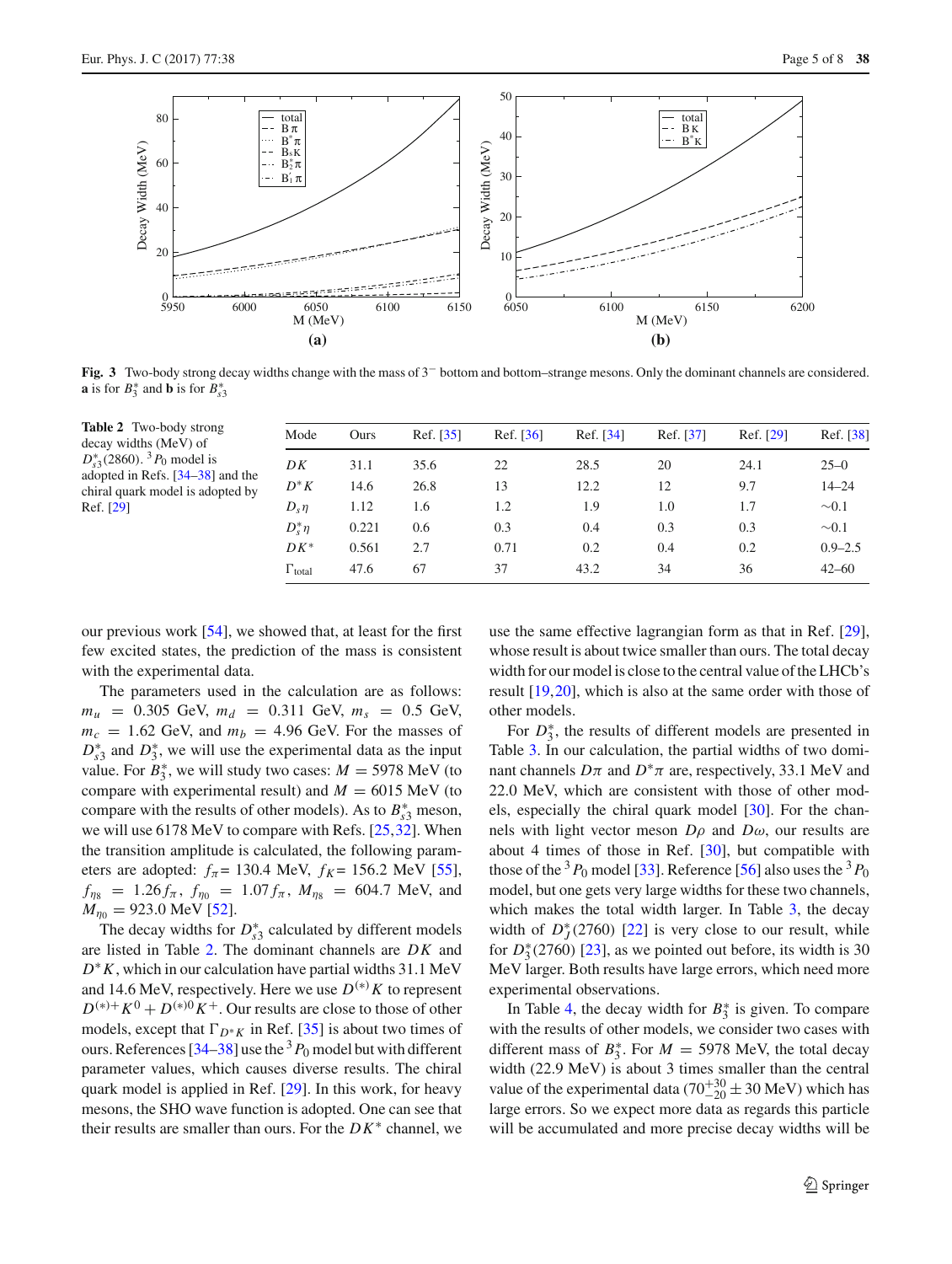<span id="page-5-0"></span>**Table 3** Two-body strong decay widths (MeV) of *D*<sup>∗</sup><sub>3</sub>(2760). The <sup>3</sup>*P*<sub>0</sub> model is adopted in Refs. [\[33](#page-7-48)[,34](#page-7-41)[,40](#page-7-24)[,56](#page-7-49)] and the chiral quark model is adopted by Ref. [\[30](#page-7-16)]

| Mode                 | Ours  | Ref. [34] | Ref. [56] | Ref. [33] | Ref. [30] | Ref. [40]            |
|----------------------|-------|-----------|-----------|-----------|-----------|----------------------|
| $D\pi$               | 33.1  | 27.9      | 25.75     | 31.66     | 32.5      | 14.06                |
| $D^*\pi$             | 22.0  | 15.5      | 15.67     | 30.71     | 20.6      | 11.09                |
| $D\eta$              | 0.812 | 1.4       | 0.99      | 1.77      | 2.6       | 0.77                 |
| $D^*\eta$            | 0.254 | 0.2       | 0.24      | 0.76      | 0.7       | 0.26                 |
| $D_s K$              | 2.30  | 1.6       | 0.70      | 0.82      | 2.1       | 0.22                 |
| $D_{s}^{*}K$         | 0.416 | 0.2       | 0.09      | 0.21      | 0.3       | 0.04                 |
| $D\rho$              | 1.59  | 0.2       | 40.16     | 2.15      | 0.4       | 0.66                 |
| $D\omega$            | 0.423 | 0.1       | 12.62     | 0.65      | 0.1       | 0.20                 |
| $D'_{1}(2430)\pi$    | 6.99  | 1.1       | 0.065     | 2.13      | 5.2       | 0.37                 |
| $D_1(2420)\pi$       | 1.02  | 0.4       | 0.024     | 0.05      | 1.7       | 0.03                 |
| $D_{2}^{*}(2460)\pi$ | 3.70  | 1.1       | 0.17      | 2.28      | 1.7       | 0.62                 |
| $D(2550)\pi$         | 0.03  | 0.0       |           |           |           | $5.6 \times 10^{-4}$ |
| $\Gamma_{total}$     | 72.6  | 49.7      | 96.49     | 73.17     | 67.9      | 28.32                |

<span id="page-5-1"></span>**Table 4** Two-body strong decay widths (MeV) of the *B*∗ 3 state with the mass 6.11 GeV. The second subrow of the first row is the mass (MeV) of the *B*∗ 3 meson used in different models. The value *a*[*b*] represents *<sup>a</sup>* <sup>×</sup> <sup>10</sup>−*b*. References [\[25](#page-7-12)[,32](#page-7-23)[,39\]](#page-7-50) use the  ${}^{3}P_0$  model. References [\[26](#page-7-13)[,27](#page-7-15)] use the heavy meson effective theory and chiral quark model, respectively

| Mode             | Ours    |         | Ref. [25] | Ref. [26] | Ref. [32] | Ref. [39] | Ref. [27]        |
|------------------|---------|---------|-----------|-----------|-----------|-----------|------------------|
|                  | 6105    | 5978    | 6105      | 5978      | 6106      | 5978      | 5950-6050 (5978) |
| $B\pi$           | 24.7    | 11.7    | 4.9       | 37.7      | 14.4      | 20.19     |                  |
| $B^*\pi$         | 24.7    | 10.3    | 6.2       | 31.8      | 14.2      | 21.34     |                  |
| $B_2^* \pi$      | 6.19    | 0.546   | 0.74      |           | 0.460     | 0.31      |                  |
| $B_1\pi$         | 9.40[2] | 2.85[3] | 9.0[2]    |           | 0.117     | 0.15      |                  |
| $B'_1\pi$        | 4.96    | 0.185   | 0.17      |           | 0.0615    | 0.14      |                  |
| $B\eta$          | 0.43    | 0.06    | 0.21      | 0.2       | 0.441     | 0.31      |                  |
| $B^*n$           | 0.31    | 0.023   | 0.20      | < 0.1     | 0.257     | 0.14      |                  |
| $B\rho$          | 5.94[2] |         | 1.8[2]    |           |           |           |                  |
| $B^*\rho$        | 7.19[2] |         | 1.3       |           |           |           |                  |
| $B\omega$        | 1.13[2] |         | 3.7[3]    |           |           |           |                  |
| $B_s K$          | 1.12    | 0.08    | 5.4[2]    | 0.3       | 0.366     | 0.16      |                  |
| $B^*_{s}K$       | 0.64    | 0.015   | 4.5[2]    | < 0.1     | 0.197     | 0.03      |                  |
| $\Gamma_{total}$ | 63.3    | 22.9    | 14        | 70        | 31        | 42.69     | $50 - 120(60)$   |

given. In Ref. [\[26](#page-7-13)], the effective theory is used. There the experimental value is used to deduce the effective coupling which is applied to calculate the partial decay widths, the first two of which are about 3 times as large as ours. Reference [\[27\]](#page-7-15) gets the total decay width of 60 MeV, which is twice larger than ours. When  $M$  is taken to be 6105 MeV, our results increase by about two times, which is about 2 and 4 times of those in Ref. [\[32\]](#page-7-23) and Ref. [\[25\]](#page-7-12). In our calculation, the  $B_2^* \pi$  and  $B_1' \pi$  channels also give sizable contributions, which may be detected in the future to clarify the properties of this particle. For the mass of  $B_2^*$ , we take the value in PDG [\[55](#page-7-47)], which is 50 MeV smaller than that taken in Ref. [\[25\]](#page-7-12) and Ref. [\[32\]](#page-7-23). Both references use the  $3P_0$  method and SHO wave functions. In Fig. [3a](#page-4-1), we plot the total and main partial decay widths of  $B_3^*$ , where  $M_{B_3^*}$  is taken to be 5950–6150 MeV. The total width changes from 18 to 89 MeV, which implies it

depends strongly on the mass. One also notices that with the increase of mass, the decay width increases more and more quickly. When the mass of  $B_3^*$  changes, the wave function actually changes not very much, and most of the changes come from the value of the overlap integral of wave functions, which is sensitive to the phase space. As the initial and final heavy mesons are, respectively, *D* wave and *S* wave for the two main decay channels, this makes the last point more important.

The result for  $B_{s3}^*$  is given in Table [5.](#page-6-1) *BK* and  $B^*K$  give the main contribution. For the total decay width, we get 40.8 MeV, which is larger than those in Refs. [\[25\]](#page-7-12) and [\[32](#page-7-23)] but smaller than that in Ref.  $[39]$ , where  ${}^{3}P_0$  model is applied. Reference [\[27\]](#page-7-15) uses the chiral quark model. One can see a result about twice of ours is obtained when *M* takes the same value. Figure [3b](#page-4-1) shows when *M* changes from 6050 to 6200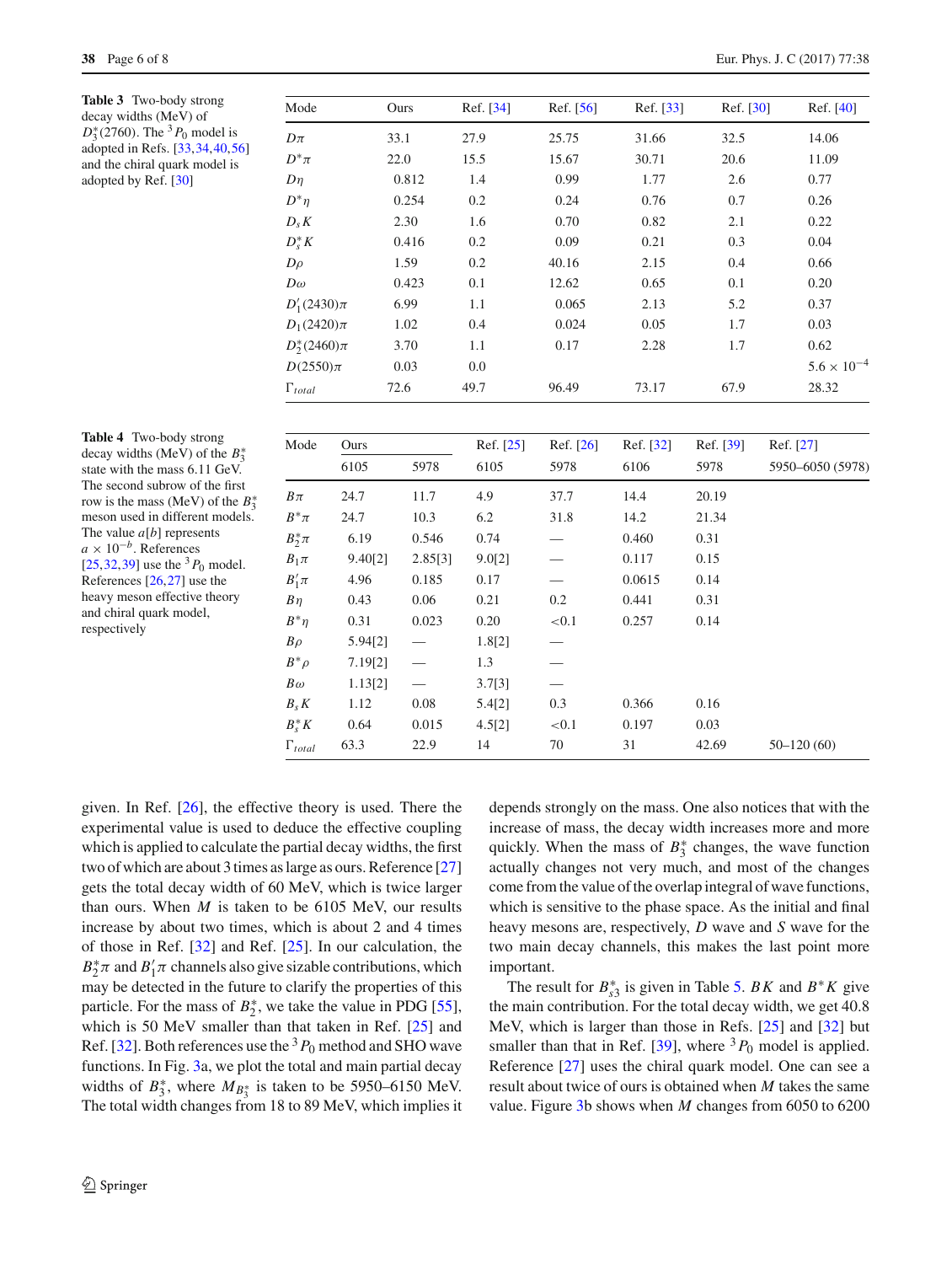<span id="page-6-1"></span>**Table 5** Two-body strong decay widths (MeV) of the  $B_{s3}^*$ state with the mass 6.18 GeV. The second subrow of the first row is the mass (MeV) of the *B*<sup>∗</sup><sub>s</sub>3</sub> meson used in different models. The value *a*[*b*] represents  $a \times 10^{-b}$ . The <sup>3</sup> $P_0$ model is used in Refs. [\[25](#page-7-12)[,32](#page-7-23)[,39\]](#page-7-50), and the chiral quark model is used in Ref. [\[27\]](#page-7-15)

<span id="page-6-2"></span>

| <b>Table 6</b> The ratios of decay |      | $\Gamma[D_s^*]$ |
|------------------------------------|------|-----------------|
| widths of different channels       | Mode | $\Gamma[D]$     |

| Mode             | Ours<br>6178 | Ref. [25]<br>6178 | Ref. [32]<br>6179 | Ref. [39]<br>6096 | Ref. [27]<br>6050-6150 (6070) |
|------------------|--------------|-------------------|-------------------|-------------------|-------------------------------|
| ΒK               | 21.1         | 5.2               | 14                | 23.69             |                               |
| $B^*K$           | 18.6         | 5.7               | 11.4              | 21.78             |                               |
| $BK^*$           | 7.82[5]      | 3.0[5]            |                   |                   |                               |
| $B_s \eta$       | 0.65         | 5.3[2]            | 0.522             | 0.57              |                               |
| $B_s^*\eta$      | 0.41         | 4.5[2]            | 0.305             | 0.30              |                               |
| $\Gamma_{total}$ | 40.8         | 11                | 26.4              | 46.33             | $25 - 75(30)$                 |
|                  |              |                   |                   |                   |                               |

| Mode      | $\Gamma[D_{53}^*(2860) \rightarrow D^*K]$<br>$\Gamma[D_{53}^*(2860) \rightarrow DK]$ | $\Gamma[D_3^*(2760) \rightarrow D^*\pi]$<br>$\Gamma[D_3^*(2760) \rightarrow D\pi]$ | $\Gamma[B_3^* \rightarrow B^* \pi]$<br>$\Gamma[B_3^* \rightarrow B\pi]$ | $\Gamma[B_{s3}^* \rightarrow B^*K]$<br>$\Gamma[B_{s3}^* \rightarrow B K]$ |
|-----------|--------------------------------------------------------------------------------------|------------------------------------------------------------------------------------|-------------------------------------------------------------------------|---------------------------------------------------------------------------|
| Ours      | 0.47                                                                                 | 0.66                                                                               | 1.0(0.88)                                                               | 0.88                                                                      |
| Ref. [35] | 0.75                                                                                 |                                                                                    |                                                                         |                                                                           |
| Ref. [34] | 0.43                                                                                 | 0.56                                                                               |                                                                         |                                                                           |
| Ref. [37] | 0.62                                                                                 |                                                                                    |                                                                         |                                                                           |
| Ref. [33] | 0.75                                                                                 | 0.97                                                                               |                                                                         |                                                                           |
| Ref. [32] |                                                                                      |                                                                                    | 0.99                                                                    | 0.81                                                                      |
| Ref. [27] | 0.5                                                                                  | 0.65                                                                               | 0.9                                                                     | 0.71                                                                      |
| Ref. [25] |                                                                                      |                                                                                    | 1.27                                                                    | 1.10                                                                      |

MeV, the total decay width increases from 11 to 49 MeV. As LHCb is running, we expect this state will be detected in the near future.

An experimentally measured quantity is the ratio of the partial widths of two dominant decay channels. In Table [6,](#page-6-2) we present both theoretical and experimental results for this quantity of four heavy–light mesons. For  $\Gamma[D_{s3}^* \rightarrow$  $D^*K$ ]/  $\Gamma[D_{s3}^* \rightarrow DK]$ , the theoretical models listed in Table [6](#page-6-2) get results 0.43–0.75. In Ref. [\[57\]](#page-7-25), the BaBar Collaboration gave

$$
\frac{\Gamma[D_{sJ}^*(2860) \to D^*K]}{\Gamma[D_{sJ}^*(2860) \to DK]} = 1.10 \pm 0.15 \pm 0.19, \tag{22}
$$

where the spin of this particle was not determined, while it was believed that  $J = 1$  or  $J = 3$ , or a mixing of the former two states. This experiment result is apparently larger than the theoretical estimation of this ratio for  $D_{s3}^*(2860)$ , which implies  $D_{sJ}^*$  (2860) is unlikely to be  $D_{s3}^*$  (2860). This can be understood as follows. On the one hand, there are more than one particle around this mass region, such as  $1D(3^-)$ , 2*S*(1<sup>−</sup>), 1*D*(1<sup>−</sup>), 1*D*(2<sup>−</sup>), and 1*D*<sup>'</sup>(2<sup>−</sup>). As Ref. [\[29](#page-7-39)] proposed, if the mass of 1*D*(3−) and 1*D* (2−) are close enough not to be distinguished experimentally, then BaBar's results can be explained. One the other hand, the latest data published by the LHCb Collaboration [\[19](#page-7-6)[,20](#page-7-7)] indicate that there are two states  $D_{s1}^*(2860)$  and  $D_{s3}^*(2860)$  around this mass region. So a more precise measurement of this ratio is needed. We expect this can be achieved in the future by LHCb or

| the B factories. The ratio $\Gamma[D_3^* \to D^* \pi]/\Gamma[D_3^* \to D \pi]$                            |
|-----------------------------------------------------------------------------------------------------------|
| is close to that of the $D_{s3}^*$ case as a result of the $SU(3)_F$                                      |
| symmetry. Our result is close to those of Refs. [27,34]. For                                              |
| $\Gamma[B_3^* \rightarrow B^* \pi]/\Gamma[B_3^* \rightarrow B \pi]$ , we present two results,             |
| which correspond $M_{B_{c3}^{*}} = 6105$ MeV and 5978 MeV (in the                                         |
| parentheses), respectively. One can see our result is close                                               |
| to those of Refs. [27,32]. When $M_{B_3^*}$ takes values 5950–                                            |
| 6150 MeV, this ratio changes from 0.85 to 1.03. The ratio                                                 |
| $\Gamma[B_{53}^* \rightarrow B^* \pi]/\Gamma[B_{53}^* \rightarrow B \pi]$ is close to that of the $B_3^*$ |
| case, which changes from 0.68 to 0.90 when $M_{B_{c2}^*}$ takes                                           |
| 6050-6200 MeV.                                                                                            |

## <span id="page-6-0"></span>**4 Summary**

We have studied OZI-allowed two-body strong decays of 3− heavy–light mesons. The instantaneous Bethe–Salpeter method is applied to get the wave functions of the heavy mesons. For  $D_{s3}^*$  and  $D_3^*$ , the total decay widths are within the experimental error. For  $B_3^*$  state, we present total and several main decay widths within the mass region 5950–6150 MeV. When  $M_{B_3^*} = 5978$  MeV, our result is much smaller than the central value of the decay width of the new discovered *B*(5970), while it is still within the experimental errors. So a more precise detection is needed. For the  $B_{s3}^*$  state, there is no candidate in the experiments, and our calculations can provide some help for the future study of this particle. Our results also show that the decay widths of  $B_3^*$  and  $B_{s3}^*$  depend strongly on the particle mass.